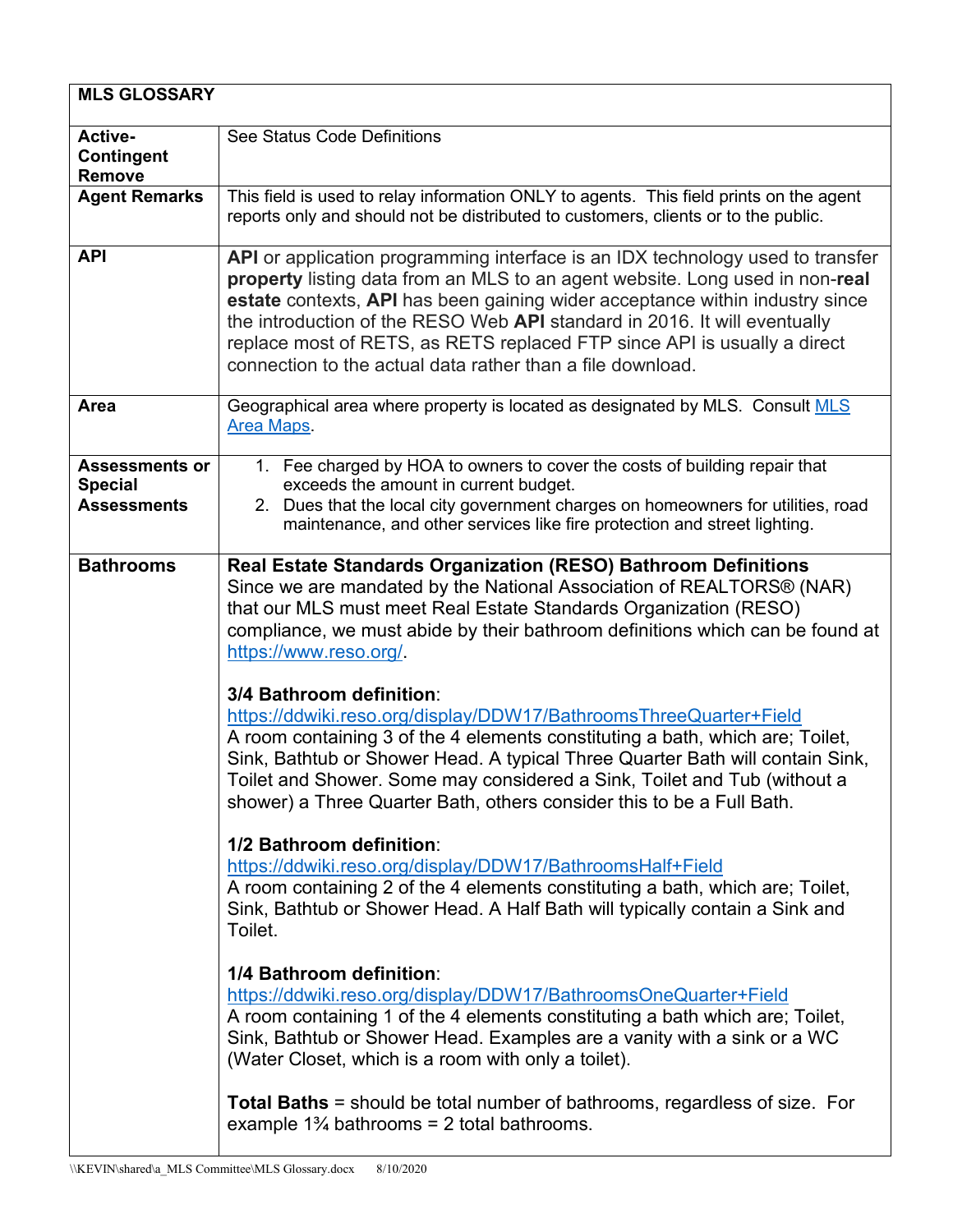| <b>Bedroom</b>                                             | From the AZ Administrative Code, Dept. of Env. Quality, Water Pollution Control:                                                                                                                                                                   |
|------------------------------------------------------------|----------------------------------------------------------------------------------------------------------------------------------------------------------------------------------------------------------------------------------------------------|
|                                                            | https://legacy.azdeq.gov/environ/water/engineering/download/scs_def.pdf                                                                                                                                                                            |
|                                                            |                                                                                                                                                                                                                                                    |
|                                                            | "Bedroom" means, for the purpose of determining design flow for an on-site<br>wastewater treatment facility for a dwelling, any room that has:                                                                                                     |
|                                                            | 1. A floor space of at least 70 sq.ft. in area, excluding closets;                                                                                                                                                                                 |
|                                                            | 2. A ceiling height of at least 7 ft;                                                                                                                                                                                                              |
|                                                            | 3. Electrical service and ventilation;                                                                                                                                                                                                             |
|                                                            | 4. A closet or an area where a closet could be constructed;                                                                                                                                                                                        |
|                                                            | 5. At least one window capable of being opened and used for emergency egress;<br>and                                                                                                                                                               |
|                                                            | 6. A method of entry and exit to the room that allows the room to be considered<br>distinct from other rooms in the dwelling and to afford a level of privacy<br>customarily expected for such a room                                              |
|                                                            | 7. Heated and cooled.                                                                                                                                                                                                                              |
|                                                            | If this space does not have a closet, mention in the Marketing Remarks, such as, "3 <sup>rd</sup><br>bedroom does not have a closet." Check the septic size to verify that the septic will<br>handle the number of bedrooms that you are claiming. |
|                                                            |                                                                                                                                                                                                                                                    |
| Codes-<br>Security, alarm,<br>gate codes,<br>alpha-numeric | Security/alarm/gate codes shall not be included on a listing. Reference: MLS<br>Operating Policies Section 500.35 MLS Listing Information. Security, lockbox codes,<br>gate codes, etc, cannot be placed anywhere in the MLS.                      |
| lockbox codes,                                             |                                                                                                                                                                                                                                                    |
| etc.                                                       |                                                                                                                                                                                                                                                    |
| Compensation                                               | Per our MLS Policies, all listings in MLS must have compensation offered.                                                                                                                                                                          |
|                                                            | Short sales should indicate some sort of \$ amount with a comment what the co-broke<br>commission will be. For example: (50/50 split between listing & selling agent).                                                                             |
| <b>Exclusions</b>                                          | If the listing Broker and Seller have agreed that if certain specified people buy the                                                                                                                                                              |
|                                                            | property, then no commission shall be paid, then those specified people are the                                                                                                                                                                    |
|                                                            | exclusion to the listing. Alert selling agents of the existence of this agreement by                                                                                                                                                               |
|                                                            | using the "exclusions" field.                                                                                                                                                                                                                      |
|                                                            |                                                                                                                                                                                                                                                    |
| <b>Fallthrough</b><br><b>Date</b>                          | A field in MLS when a listing reverts from an Inactive Status (Pending or Closed) back<br>to an Active Status. The Fallthrough Date is the date that a contract was no                                                                             |
|                                                            | longer valid. This is when a listing that was pending had a contract drawn up                                                                                                                                                                      |
|                                                            | but that deal did not finalize and the listing needs to go back on the market. It is                                                                                                                                                               |
|                                                            | also used when a listing has been "Closed" erroneously and needs to be put                                                                                                                                                                         |
|                                                            | back on the market.                                                                                                                                                                                                                                |
|                                                            |                                                                                                                                                                                                                                                    |
| <b>Flood/Ditch</b>                                         | Flood/Ditch Irrigation – refers to the process of how the irrigation water is                                                                                                                                                                      |
| <b>Irrigation</b>                                          | provided to the parcel. Typically, it comes from a river or a creek. Usually                                                                                                                                                                       |
|                                                            | comes with ADWR surface water rights.                                                                                                                                                                                                              |
|                                                            |                                                                                                                                                                                                                                                    |
| For Sale by<br>Owner                                       | If a Member brings a buyer to a For Sale By Owner listing, the Buyers<br>Agent will now be able to enter that listing in Flexmls provided all of the                                                                                               |
| (FSBOs)                                                    | following are completed:                                                                                                                                                                                                                           |
|                                                            |                                                                                                                                                                                                                                                    |
|                                                            |                                                                                                                                                                                                                                                    |
|                                                            | 1. The property was a For Sale by Owner (not an SVVAR Member)                                                                                                                                                                                      |
|                                                            | and an SVVAR Member provided the buyer.                                                                                                                                                                                                            |
|                                                            | 2. The listing has closed and has been recorded at the county making it now                                                                                                                                                                        |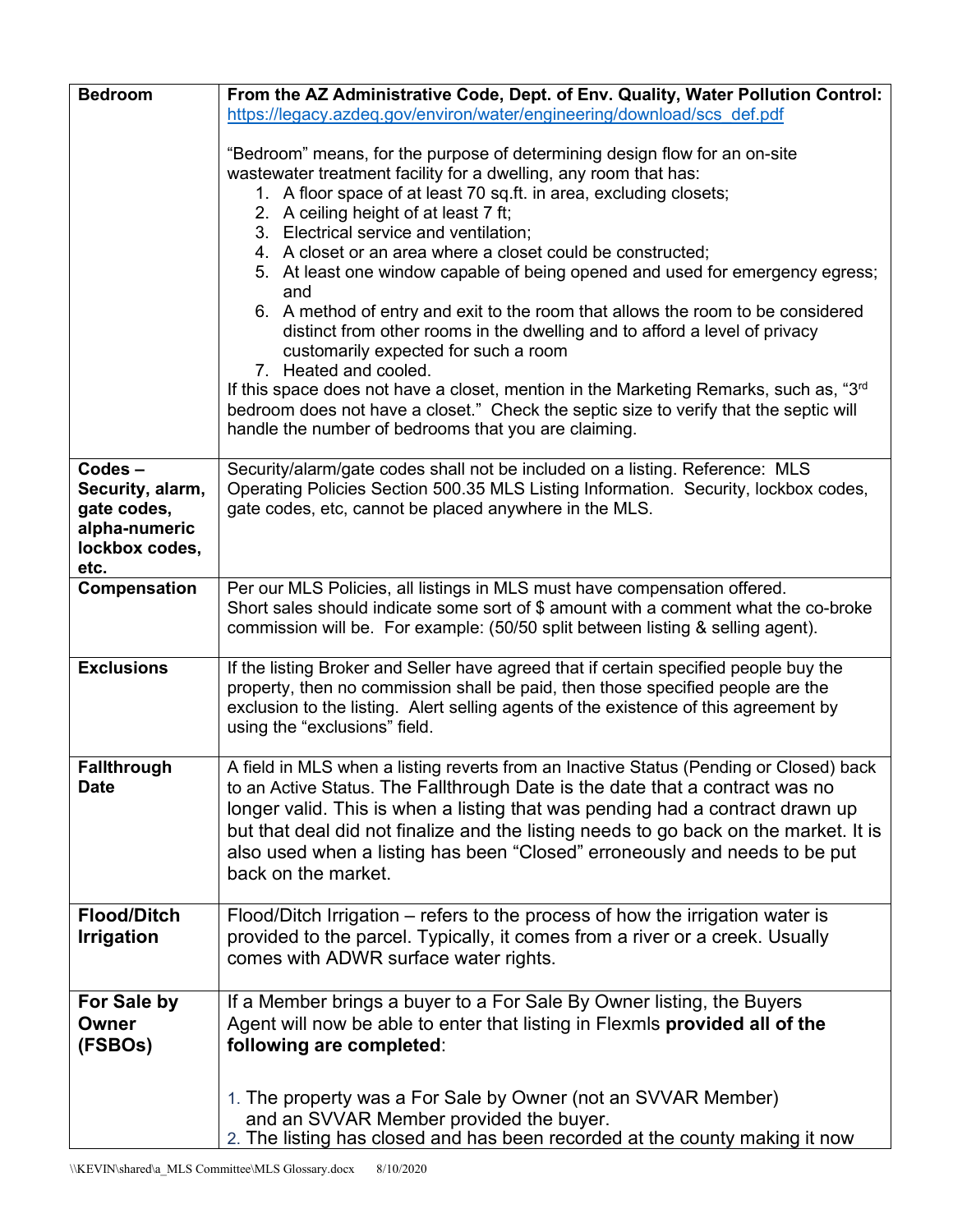|                                                         | Public Record.<br>3. The listing closed after June 1, 2018.                                                                                                                                                                                                                                                                                                                                                                                                                          |
|---------------------------------------------------------|--------------------------------------------------------------------------------------------------------------------------------------------------------------------------------------------------------------------------------------------------------------------------------------------------------------------------------------------------------------------------------------------------------------------------------------------------------------------------------------|
|                                                         | 4. The member enters the listing as any other listing with themselves as                                                                                                                                                                                                                                                                                                                                                                                                             |
|                                                         | the listing and selling agent, entering complete information about the                                                                                                                                                                                                                                                                                                                                                                                                               |
|                                                         | property as if it were their listing, including at least 1 photo of the front of                                                                                                                                                                                                                                                                                                                                                                                                     |
|                                                         | the property (not a map).                                                                                                                                                                                                                                                                                                                                                                                                                                                            |
|                                                         | 5. Agent and Marketing remarks must say, "FSBO – for statistical purposes<br>only."                                                                                                                                                                                                                                                                                                                                                                                                  |
|                                                         | 6. Immediately upon saving the listing, changing the status to "Pending,"<br>saving the listing and then immediately changing the status to "Closed,"<br>providing accurate and complete closed data.<br>7. Immediately sending an email to info@svvar.com so that SVVAR                                                                                                                                                                                                             |
|                                                         | staff can change the listing agent to "Unrepresented Seller."                                                                                                                                                                                                                                                                                                                                                                                                                        |
| <b>FTP</b>                                              | File Transfer Protocol – is a standard internet protocol for transmitting files between<br>computers on the internet over TCP/IP connections.                                                                                                                                                                                                                                                                                                                                        |
| <b>Gross Living</b><br>Area / Square                    | Gross Living Area is a Finished living area.                                                                                                                                                                                                                                                                                                                                                                                                                                         |
| Footage                                                 | To Determine Finished Living Areas                                                                                                                                                                                                                                                                                                                                                                                                                                                   |
| <b>Main</b>                                             |                                                                                                                                                                                                                                                                                                                                                                                                                                                                                      |
|                                                         | Must be space intended for human occupancy.                                                                                                                                                                                                                                                                                                                                                                                                                                          |
|                                                         | Must be heated by a conventional, permanent heating system.<br>٠                                                                                                                                                                                                                                                                                                                                                                                                                     |
|                                                         | Must have walls, floors and ceilings of materials generally accepted for interior<br>construction.                                                                                                                                                                                                                                                                                                                                                                                   |
|                                                         | Must be directly accessible from another finished area. That means a finished<br>$\bullet$                                                                                                                                                                                                                                                                                                                                                                                           |
|                                                         | room accessed through any unfinished space cannot be counted as finished<br>square feet.                                                                                                                                                                                                                                                                                                                                                                                             |
| <b>Guest</b>                                            | Auto-filled from County Records. If you have reason to change the auto-filled square<br>footage figure, be able to verify your figure by producing builder plans, appraisal, etc.<br>Mark where you got your numbers in the "Source of square footage" field. Note:<br>Garages, barns, sheds, etc. are not considered part of the Gross Living Area.<br>When there is a separate guest house, square footage should be listed separately and<br>not included in Main square footage. |
|                                                         |                                                                                                                                                                                                                                                                                                                                                                                                                                                                                      |
| <b>HOA Addendum</b><br>is a Required<br><b>Document</b> | If any one of these are selected (checked) in the HOA Details Field, the HOA<br>Addendum will be mandatory:                                                                                                                                                                                                                                                                                                                                                                          |
|                                                         | Multiple                                                                                                                                                                                                                                                                                                                                                                                                                                                                             |
|                                                         | Voluntary                                                                                                                                                                                                                                                                                                                                                                                                                                                                            |
|                                                         | Yes                                                                                                                                                                                                                                                                                                                                                                                                                                                                                  |
|                                                         | Other – See Remarks                                                                                                                                                                                                                                                                                                                                                                                                                                                                  |
|                                                         | "None" is the only HOA Addendum selection that won't trigger the mandatory HOA<br>Addendum.                                                                                                                                                                                                                                                                                                                                                                                          |
|                                                         | NOTE: A POA is not an HOA, so places like Verde Village, Verde Lakes, Black<br>Hills Estates, etc, should have "None" marked under HOA. Also, irrigation,                                                                                                                                                                                                                                                                                                                            |
|                                                         |                                                                                                                                                                                                                                                                                                                                                                                                                                                                                      |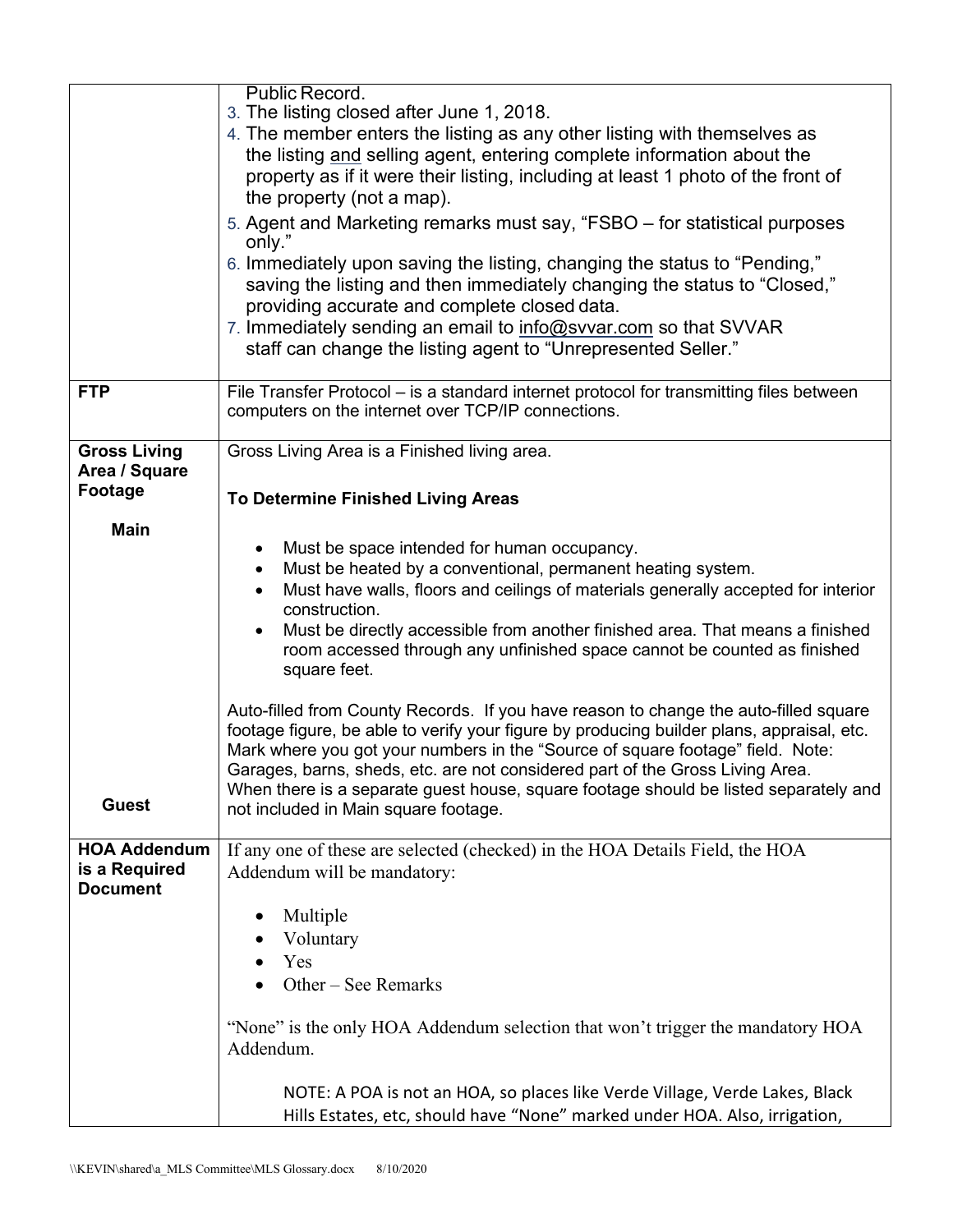|                                       | shared wells, shared septics, etc., are not HOAs, even if the seller gets a bill                                                                                                                                                                                                                                                                                                                                                                              |
|---------------------------------------|---------------------------------------------------------------------------------------------------------------------------------------------------------------------------------------------------------------------------------------------------------------------------------------------------------------------------------------------------------------------------------------------------------------------------------------------------------------|
|                                       | from an entity with "Association" in its name, like Verde Ditch Association.                                                                                                                                                                                                                                                                                                                                                                                  |
|                                       | For detailed instructions for adding the HOA Addendum, go to                                                                                                                                                                                                                                                                                                                                                                                                  |
|                                       | http://svvar.com/files/documents/Instructions-for-HOA-Addendum-Requirement.pdf                                                                                                                                                                                                                                                                                                                                                                                |
| <b>HUD Code</b>                       | A national building and safety code that regulates the home's design and construction,<br>strength and durability, transportability, fire resistance, energy efficiency and quality<br>control. It also sets stringent performance standards for the heating, plumbing, air-<br>conditioning, thermal and electrical systems. The HUD Code specifically pre-empts<br>local building codes as they relate to construction codes for <b>manufactured</b> homes. |
| Irrigation:                           | Flood/Ditch Irrigation – refers to the process of how the irrigation water is                                                                                                                                                                                                                                                                                                                                                                                 |
| <b>Flood/Ditch</b>                    | provided to the parcel. Typically, it comes from a river or a creek. Usually<br>comes with ADWR surface water rights.                                                                                                                                                                                                                                                                                                                                         |
| <b>Kick Out Clause</b>                | A clause written in a contract that allows the seller to actively negotiate and accept<br>back-up offers, thereby noticing the buyer in 1st position that a specific time frame has<br>started and the specific contingency must be released (such as selling the buyers<br>house). In the event the buyer in 1st position does not release this contingency, their<br>contract is cancelled and the offer in 2nd position moves forward.                     |
| <b>Land Lease</b>                     | Field Name - Land Lease Y/N.                                                                                                                                                                                                                                                                                                                                                                                                                                  |
|                                       | Now that mobile and manufactured homes not legally affixed can be listed in<br>Flexmls, please follow all these instructions when entering:                                                                                                                                                                                                                                                                                                                   |
|                                       | 1. The property must be entered in Property Sub-Type<br>"Manufactured Home," "Mobile," or "Modular Home",<br>(whichever is applicable) under Property Type "Residential"                                                                                                                                                                                                                                                                                      |
|                                       | 2. The Tax Parcel Number must be left blank                                                                                                                                                                                                                                                                                                                                                                                                                   |
|                                       | 3. The Lot Acreage must be left blank or zero                                                                                                                                                                                                                                                                                                                                                                                                                 |
|                                       | 4. The Land Lease field must be marked "Y"                                                                                                                                                                                                                                                                                                                                                                                                                    |
|                                       | Additional information: According to the Arizona Department of Real Estate, has<br>passed Arizona House Bill 2072 (HB 2072). It went into effect on August 9, 2017;<br>see summary of changes here. This allows Arizona Department of Real Estate<br>(ADRE) licensees to sell mobile and manufactured homes not legally affixed to<br>the land in manufactured housing communities. Read more at <b>AAROnline</b> .                                           |
|                                       | How to OMIT Land Lease properties from your searches:                                                                                                                                                                                                                                                                                                                                                                                                         |
|                                       | Do a Quick Search and<br>1. Add the Land Lease field to the search, with "No" selected.<br>2. Add the Lot Acreage field and enter a minimum of .001<br>3. Save the search.                                                                                                                                                                                                                                                                                    |
| <b>Listing Contact</b><br><b>Info</b> | Listing contact info (name, broker/company, phone number, email or web address)<br>and any other non descriptive information may not be placed in marketing remarks,<br>directions, Legal description, photos or virtual tours.                                                                                                                                                                                                                               |
|                                       | Reference: MLS Operating Policies, Section 700.20 Use of MLS Data.                                                                                                                                                                                                                                                                                                                                                                                            |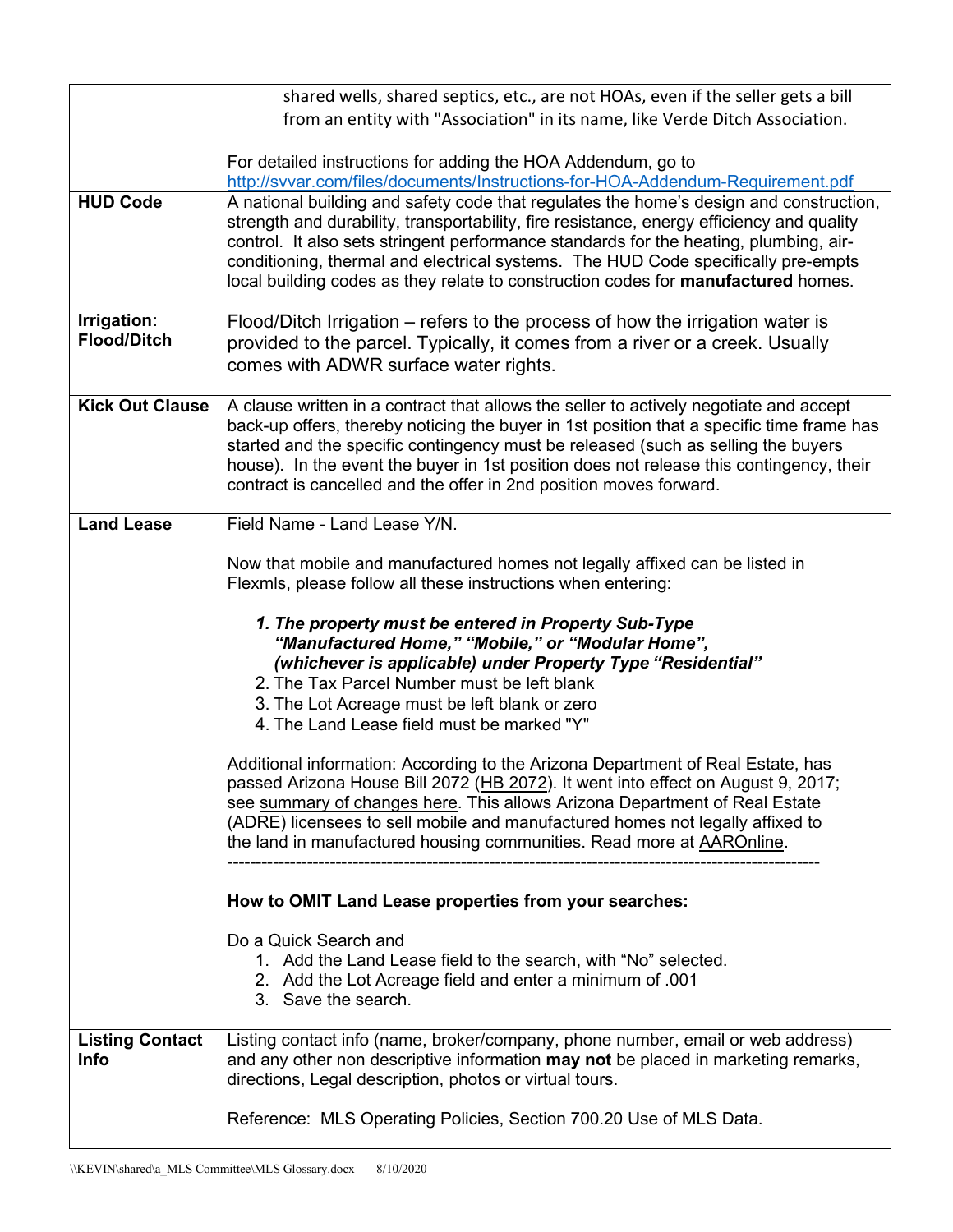| <b>Listing Property</b><br><b>Types</b>                   | If applicable, listings may be entered in 2 different property types (e.g. MH without any<br>value can be listed in Res-MH or as vacant land), with references to both listings.<br>Statuses must be updated accordingly (i.e. 1 listing must be cancelled if the other<br>listing is sold). Reference: MLS Operating Policies Section 500.20 MLS Listing<br>Information.                                                                                                                                                                                                                                                                                                                                                                                                                                                                                                                                                                                         |
|-----------------------------------------------------------|-------------------------------------------------------------------------------------------------------------------------------------------------------------------------------------------------------------------------------------------------------------------------------------------------------------------------------------------------------------------------------------------------------------------------------------------------------------------------------------------------------------------------------------------------------------------------------------------------------------------------------------------------------------------------------------------------------------------------------------------------------------------------------------------------------------------------------------------------------------------------------------------------------------------------------------------------------------------|
| <b>Manufactured</b><br>Home                               | See Property Types and Subtypes                                                                                                                                                                                                                                                                                                                                                                                                                                                                                                                                                                                                                                                                                                                                                                                                                                                                                                                                   |
| <b>Marketing</b><br><b>Remarks</b>                        | This field should be used to relay information to the general public and is viewed on<br>client reports as well as various websites and advertising venues. Be careful what you<br>write for security reasons (don't disclose that the "home is vacant"). Also, this is<br>where Fair Housing violations run rampant. Describe the property, not the potential<br>buyer.<br>Contact information of any kind is not permitted in the Marketing Remarks.<br>According to MLS Operating Policies, Section 700.00 Use of MLS Data:<br>.20 The MLS does not permit the placement of the listing agent name,<br>broker/company, phone number, email address, web address and other information<br>that is not descriptive in nature and relevant to an accurate portrayal of the property<br>being marketed, to be placed in the "Remarks" section (or any other portion) of a<br>listing. The same is applicable to the "Property Photograph" and "Virtual Tours". Any |
| <b>Modular Home</b>                                       | violation of this policy shall be considered a violation of the MLS Rules.<br>See Property Types and Subtypes                                                                                                                                                                                                                                                                                                                                                                                                                                                                                                                                                                                                                                                                                                                                                                                                                                                     |
|                                                           |                                                                                                                                                                                                                                                                                                                                                                                                                                                                                                                                                                                                                                                                                                                                                                                                                                                                                                                                                                   |
| Non-Member or<br><b>Agent and</b><br><b>Office Number</b> | If a Non-Member or Out of Area agent sells your listing, the selling agent and selling<br>office are to be entered into the MLS as the selling agent and office as follows: Agent<br>$ID = 19999$ and Office $ID = 4999$                                                                                                                                                                                                                                                                                                                                                                                                                                                                                                                                                                                                                                                                                                                                          |
| <b>Owner of</b><br><b>Record or OOR</b>                   | In the case of foreclosures, it is possible that the listing is provided by the Asset<br>Management company and the legal owner of the property is not known. This is when<br>you will see the OOR or Owner of Record in the listing and perhaps on purchase<br>documents until the legal seller's name is obtained. In any other case, use the<br>owner's true name.                                                                                                                                                                                                                                                                                                                                                                                                                                                                                                                                                                                             |
| <b>Owner/Agent</b>                                        | AZ Dept of R.E. - "Any salesperson or broker advertising the salesperson's or<br>broker's own property for sale, lease, or exchange shall disclose the salesperson's or<br>broker's status as a salesperson or broker, and as the property owner in the<br>advertisement.                                                                                                                                                                                                                                                                                                                                                                                                                                                                                                                                                                                                                                                                                         |
|                                                           | National Association of Realtor® Code of Ethics, Article 4. - REALTORS shall not<br>acquire an interest in or buy or present offers from themselves, any member of their<br>immediate families, their firms or any member thereof, or any entities in which they<br>have any ownership interest, any real property without making their true position<br>known to the owner or the owner's agent or broker. In selling property they own, or in<br>which they have any interest, REALTOR shall reveal their ownership interest or<br>interest in writing to the purchaser or the purchaser's representative prior to the<br>signing of any contract.                                                                                                                                                                                                                                                                                                              |
| <b>Owner Name</b>                                         | When inputting a listing, use the Owner Name field as the cooperating broker will need<br>this information to put on a contract.                                                                                                                                                                                                                                                                                                                                                                                                                                                                                                                                                                                                                                                                                                                                                                                                                                  |
| <b>Phase</b>                                              | This should be the phase of the project (for example, Verde Santa Fe Phase 1 or<br>Verde Village Unit 2). Should be part of legal description.                                                                                                                                                                                                                                                                                                                                                                                                                                                                                                                                                                                                                                                                                                                                                                                                                    |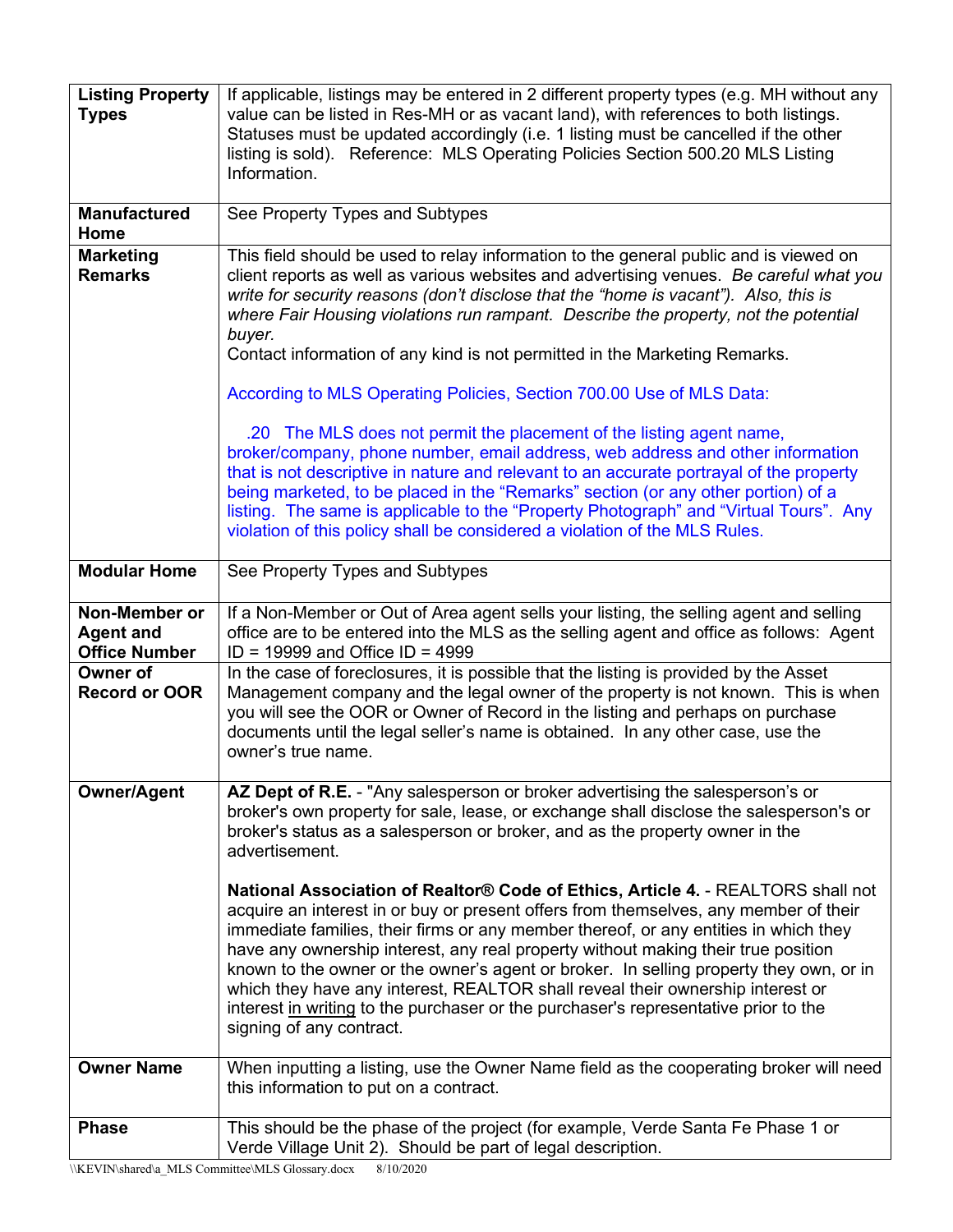| <b>Photos</b>                                     | Unless an exclusion is requested in writing by the owner(s) of a property, a<br>photograph, floor plan or artist's rendering shall be submitted for each residential<br>listing entered into the system.<br>Photos uploaded in MLS should not have any listing contact information or signage in<br>the pictures.                                                                                                                                                                                                                                                                                                                                                                                                                                                                                                                                                                                                                                                                                        |
|---------------------------------------------------|----------------------------------------------------------------------------------------------------------------------------------------------------------------------------------------------------------------------------------------------------------------------------------------------------------------------------------------------------------------------------------------------------------------------------------------------------------------------------------------------------------------------------------------------------------------------------------------------------------------------------------------------------------------------------------------------------------------------------------------------------------------------------------------------------------------------------------------------------------------------------------------------------------------------------------------------------------------------------------------------------------|
| <b>POA</b>                                        | Property Owners Association. Check appropriate box for Voluntary/Yes/Non or other<br>see remarks. Most POA's do not require the use of the HOA Addendum                                                                                                                                                                                                                                                                                                                                                                                                                                                                                                                                                                                                                                                                                                                                                                                                                                                  |
| "Pocket<br>Listings" or<br>"Sold Before<br>Print" | These listings are now allowed to be entered into Flexmls. The SVVAR MLS<br>Committee determined that all member listings are allowed in the MLS in order<br>to keep up with other listing sites and to provide more accurate comparables to<br>Members,<br>Provided these rules are followed:                                                                                                                                                                                                                                                                                                                                                                                                                                                                                                                                                                                                                                                                                                           |
|                                                   | 1. The Listing Date on the contract is within 72 hours of entering it into the<br>MLS, or<br>2. An Exclusion from Multiple Listing Service form has been completed and<br>sent to the SVVAR office within 72 hours of the signed contract.                                                                                                                                                                                                                                                                                                                                                                                                                                                                                                                                                                                                                                                                                                                                                               |
| <b>Property Types</b><br>and Sub Types            | <b>Residential</b>                                                                                                                                                                                                                                                                                                                                                                                                                                                                                                                                                                                                                                                                                                                                                                                                                                                                                                                                                                                       |
|                                                   | <b>Residential</b> -- A free-standing structure included with real estate on a permanent<br>foundation, built on-site with the intent of primarily human occupation. Not to be<br>confused with "MODULAR HOME," below. Cannot share a common wall with<br>another home. Cannot be, in any part, a mobile, modular, or manufactured home.                                                                                                                                                                                                                                                                                                                                                                                                                                                                                                                                                                                                                                                                 |
|                                                   | <b>Condo</b> -- Condo (or condominium) is a form of real property ownership, as opposed<br>to a specific building type.<br>The condominium is the group of units along with the land upon which it is built.<br>Condo unit ownership consists of the air-space within the boundaries of the<br>unit. This is defined by the condo document or Declaration, and recorded with the<br>County.<br>All real property outside the unit boundary is titled as undivided ownership by a<br>legal entity established when the condominium was created. This legal entity holds<br>the common area property in trust on behalf of the condominium owners<br>association.                                                                                                                                                                                                                                                                                                                                          |
|                                                   | Manufactured Home -- A home built after June 15, 1976, in a controlled, factory<br>environment on a permanent chassis designed for use with or without a permanent<br>foundation when connected to the required utilities.<br>Manufactured homes are built to federal Manufactured Home Construction Safety<br>Standards enforced by the U.S. Department of Housing and Urban Development<br>(HUD Code).<br>Manufactured homes are constructed in sections and are delivered to the home site<br>in one, two, or occasionally, more sections; they may be placed on private property<br>or in a manufactured home community. VIN and title have been assigned.<br>Manufactured homes are considered to be personal property unless the title(s) has<br>been surrendered to the County and the home has been affixed to the property, at<br>which point they become real property. Affixture is accomplished solely through<br>County paperwork, as opposed to physically attaching the home to the land. |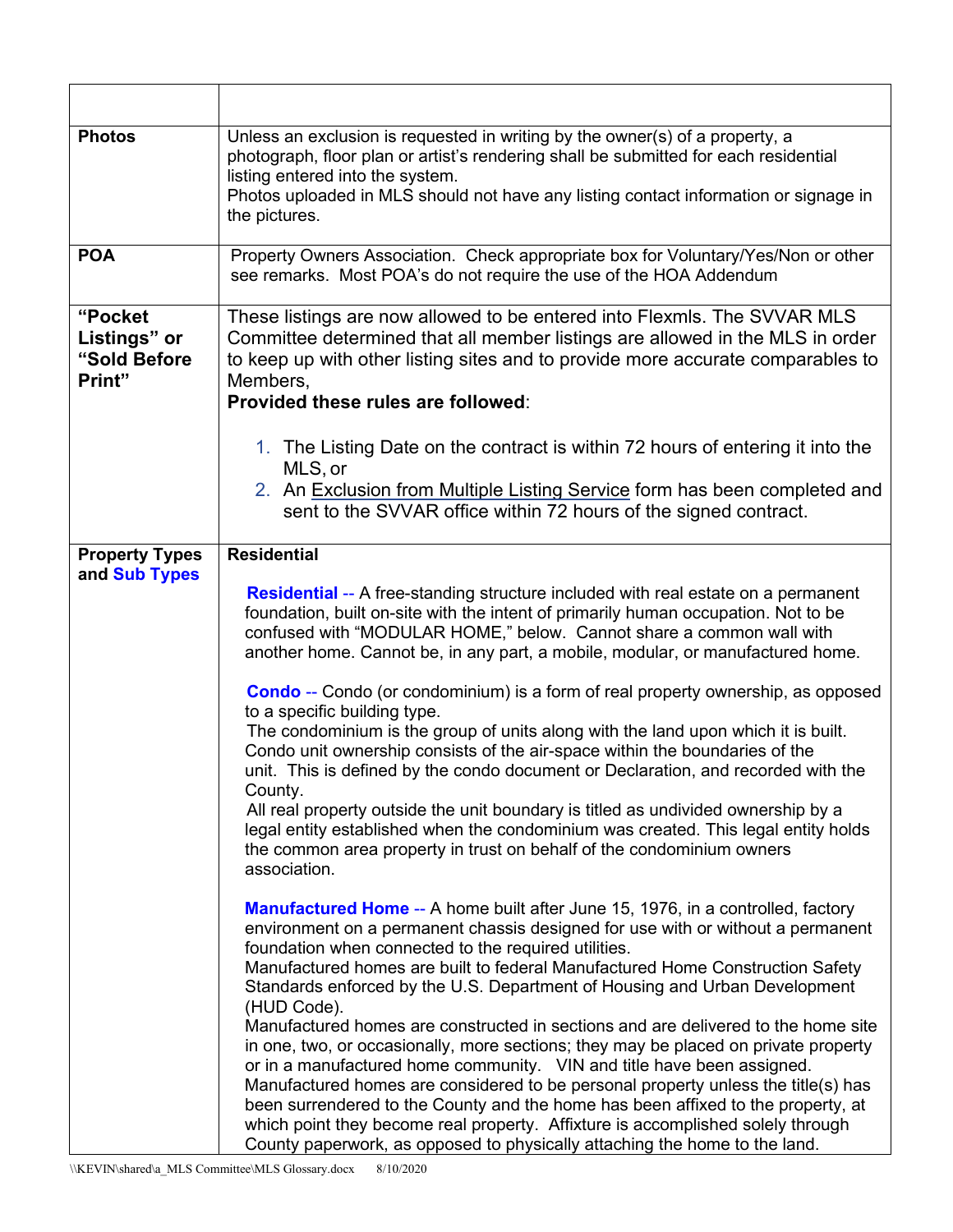| Manufactured Homes that are refurbished or with additions built on to them are still<br>considered Manufactured Homes and cannot be entered as any other property sub-<br>type.                                                                                                                                                                                                                                                                                                                                                                                                    |
|------------------------------------------------------------------------------------------------------------------------------------------------------------------------------------------------------------------------------------------------------------------------------------------------------------------------------------------------------------------------------------------------------------------------------------------------------------------------------------------------------------------------------------------------------------------------------------|
| <b>Modular Home -- Factory-built homes that begin as separate components (such as</b><br>walls, floors, roof, ceiling, etc.) that are designed, engineered and assembled in a<br>controlled, factory environment to United Building Code standards. These<br>components are transported to the building site where a licensed builder, under<br>standards enforced by state and local agencies, assembles and completes the<br>home.                                                                                                                                               |
| Modular homes may be one or more-story dwellings and are placed only on private<br>property. Modular homes are not allowed on R1-L Zoning in Yavapai or Coconino<br>Counties. VIN and title are never issued on a Modular Home.<br>Modular Homes that are refurbished or with additions built on to them are still<br>considered Modular Homes and cannot be entered as any other property sub-type.                                                                                                                                                                               |
| Mobile Home -- Similar in origin to a Manufactured Home, but built on or before<br>June 14, 1976. This magic date is the day that the U.S. Department of Housing and<br>Urban Development (HUD) began to enforce safety and building standards for these<br>types of homes.                                                                                                                                                                                                                                                                                                        |
| Mobile Homes that are refurbished or with additions built on to them are still<br>considered Mobile Homes and cannot be entered as any other property sub-type.                                                                                                                                                                                                                                                                                                                                                                                                                    |
| <b>Townhouse/Patio Home -- A TOWNHOUSE is a home that is attached to one or</b><br>more other houses, but which is built on a parcel of land that is also<br>owned. Townhouses range from duplexes and triplexes all the way through huge<br>townhouse communities consisting of hundreds of similar homes. A PATIO HOME<br>has at least one wall shared with the home next door. Maintenance of the outside of<br>the structure and landscaping is usually the responsibility of the Homeowner's<br>Association. Homeowners are responsible for the interiors of their own homes. |
| <b>Business Opportunity/Business with Real Estate</b>                                                                                                                                                                                                                                                                                                                                                                                                                                                                                                                              |
| <b>Business Opportunities</b><br><b>Business w/Real Estate</b>                                                                                                                                                                                                                                                                                                                                                                                                                                                                                                                     |
| Commercial/Multi-Family/Industrial                                                                                                                                                                                                                                                                                                                                                                                                                                                                                                                                                 |
| <b>Commercial</b><br><b>Multi-Family</b><br><b>Industrial</b><br><b>Office</b>                                                                                                                                                                                                                                                                                                                                                                                                                                                                                                     |
| <b>Vacant Land</b>                                                                                                                                                                                                                                                                                                                                                                                                                                                                                                                                                                 |
| <b>Residential/Ranch</b><br><b>Manufactured Home Land</b><br><b>Commercial/Industrial Land</b><br><b>Multi-Family Land</b>                                                                                                                                                                                                                                                                                                                                                                                                                                                         |
| <b>Fractional/Time Share</b>                                                                                                                                                                                                                                                                                                                                                                                                                                                                                                                                                       |
| <b>Rentals - Residential Rental Properties</b>                                                                                                                                                                                                                                                                                                                                                                                                                                                                                                                                     |

 $\overline{\phantom{a}}$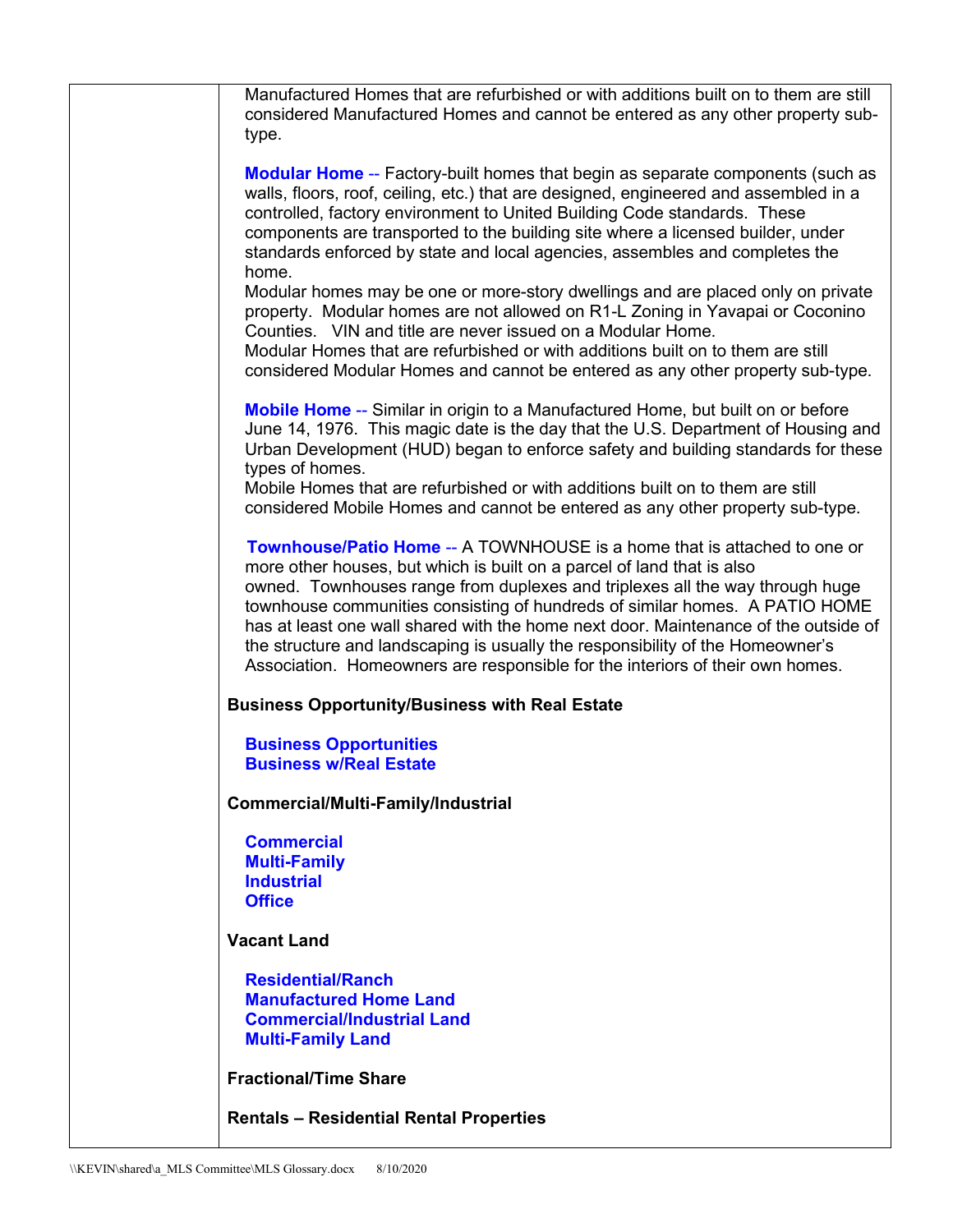| <b>RETS</b>                                     | <b>Real Estate Transfer Standards</b>                                                                                                                                                                                                                                                                                                                                                                                                                                                                                                                                                                                                                                                                                                                                                                                                      |
|-------------------------------------------------|--------------------------------------------------------------------------------------------------------------------------------------------------------------------------------------------------------------------------------------------------------------------------------------------------------------------------------------------------------------------------------------------------------------------------------------------------------------------------------------------------------------------------------------------------------------------------------------------------------------------------------------------------------------------------------------------------------------------------------------------------------------------------------------------------------------------------------------------|
| <b>Room Count</b><br>(Total Number<br>Of Rooms) | <b>Total Number of Rooms</b><br>Include in the room count only those areas that are finished and can be used year<br>round. They must have utilities (electric, heat, cooling, as appropriate) as well as floors<br>and ceilings that are similar to or blend with the rest of the house. Generally speaking,<br>the following are included in the room count:<br>Kitchen<br>Bedroom (see definition for Bedroom in this glossary for clarification)<br>Living Room<br>Dining Room<br><b>Family Room</b><br>Office<br>Den<br>Sun room that is heated and/or cooled<br>The Following are not considered rooms and should not be included in the room<br>count:<br><b>Bathrooms</b><br>Loft<br><b>Closets</b><br><b>Storage Rooms</b><br>Foyer<br>Hallways<br>Laundry Room<br><b>Utility Room</b><br>Three-season Rooms (no heating/cooling) |
| <b>Short Sale</b><br>Q&A's                      | Commission: Commission is to be noted by a dollar amount of a %. Amount may<br>vary but whatever is listed in listing is what is expected to be paid to cooperating<br>broker.<br>Disclosure: Short Sale should be listed in agent remarks to clearly identify and bring<br>attention to the short sale listing.<br>Special Listing Conditions: Short Sale box should be checked on all short sale listings<br>in MLS.                                                                                                                                                                                                                                                                                                                                                                                                                     |
| <b>Special Listing</b><br><b>Conditions</b>     | Mandatory Field to indicate any of the following:<br><b>Age Restricted</b><br>Auction<br>Court Approval Req'd<br>Corp Approval Req'd<br>Foreclosure/Lndr Owned Short Sale/Lndr Appr<br><b>Other See Remarks</b><br>Not Applicable                                                                                                                                                                                                                                                                                                                                                                                                                                                                                                                                                                                                          |
| <b>Status Changes</b>                           | All status changes on all listings in the MLS must be entered in the system within 24<br>hours of the change.                                                                                                                                                                                                                                                                                                                                                                                                                                                                                                                                                                                                                                                                                                                              |
| <b>Status Code</b><br><b>Definitions</b>        | <b>STATUS CODES IN FLEXMLSfollowing are definitions of the Status Codes in</b><br>Flexmls to help you place your listings in the appropriate category:                                                                                                                                                                                                                                                                                                                                                                                                                                                                                                                                                                                                                                                                                     |
|                                                 | Active - No signed contracts on this property - fully available for sale                                                                                                                                                                                                                                                                                                                                                                                                                                                                                                                                                                                                                                                                                                                                                                   |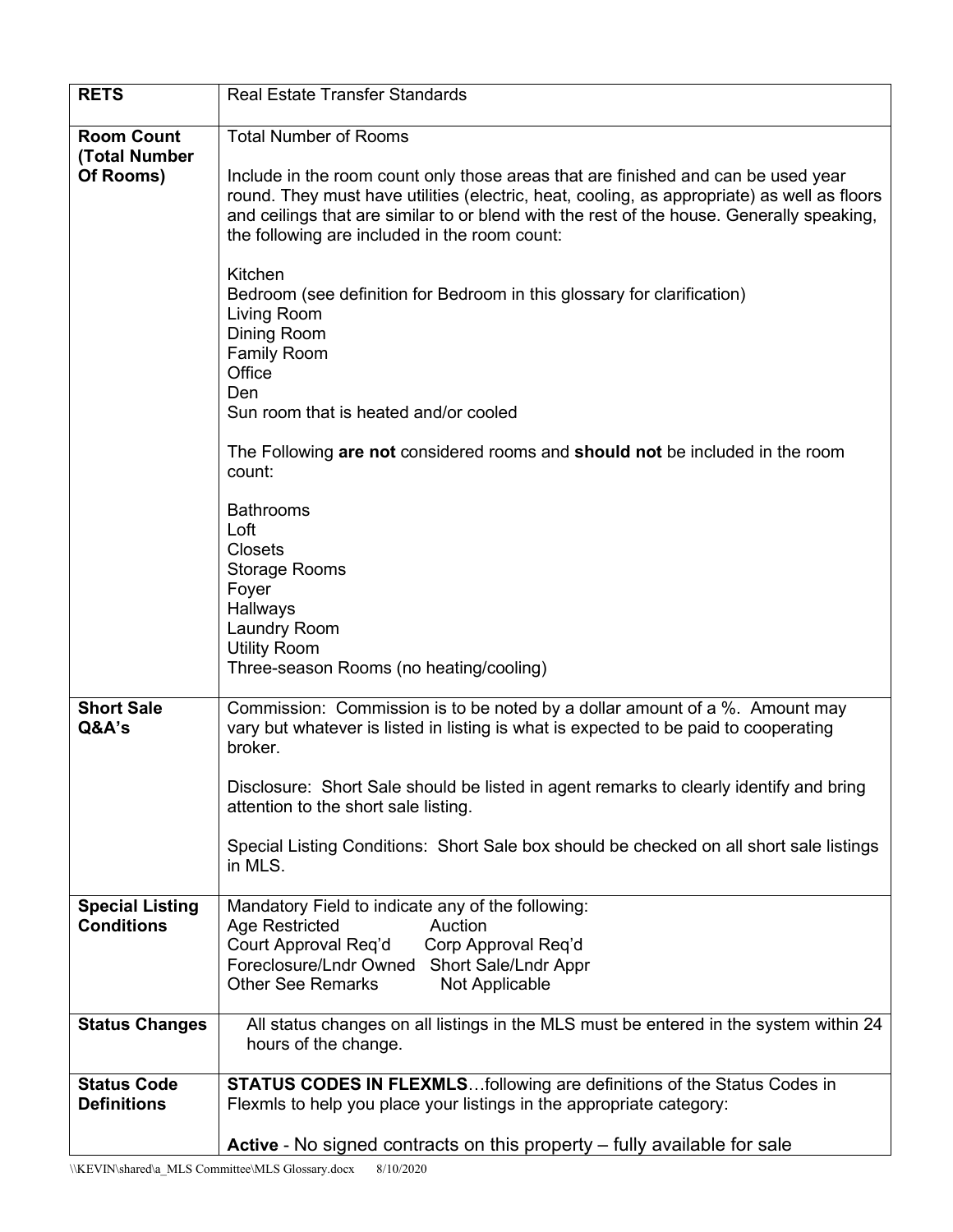|                                               | Active Contingent Remove – When a home is listed as "active with<br>contingencies" the seller has received an offer from a buyer, however, the<br>buyer must meet certain conditions before the purchase can be completed.<br>Active with contingencies is commonly used for situations in which a buyer<br>must sell their own home before being able to complete the purchase of a new<br>home. Most cases, a kick-out clause will have also been negotiated as part of<br>the contract terms.<br><b>Pending – Taking Back Up</b> - You have an accepted offer, but are contingent upon<br>financing, inspection period BUT THERE IS NO KICK-OUT CLAUSE<br><b>Pending - ALL Contingencies have been removed</b><br><b>Temporarily Off Market</b> (TOM) -- should be used when the Listing Agent holds a<br>valid listing agreement to list the property but the property may not currently be<br>available for showings. MLS Participants are advised to contact the Listing Agent for<br>additional information.                                                                                                                      |
|-----------------------------------------------|------------------------------------------------------------------------------------------------------------------------------------------------------------------------------------------------------------------------------------------------------------------------------------------------------------------------------------------------------------------------------------------------------------------------------------------------------------------------------------------------------------------------------------------------------------------------------------------------------------------------------------------------------------------------------------------------------------------------------------------------------------------------------------------------------------------------------------------------------------------------------------------------------------------------------------------------------------------------------------------------------------------------------------------------------------------------------------------------------------------------------------------|
| <b>Status</b><br><b>Comments</b>              | To be used to comment on the change in listing status. For example, back on the<br>market due to financing issues.                                                                                                                                                                                                                                                                                                                                                                                                                                                                                                                                                                                                                                                                                                                                                                                                                                                                                                                                                                                                                       |
| <b>Tax Parcel</b><br><b>Numbers</b>           | In MLS, must be entered as 000 00-000 or 000-00-000X including the hyphens.                                                                                                                                                                                                                                                                                                                                                                                                                                                                                                                                                                                                                                                                                                                                                                                                                                                                                                                                                                                                                                                              |
| <b>Temporarily Off</b><br><b>Market (TOM)</b> | Temporarily Off Market (TOM) should be used when the Listing Agent holds a valid<br>listing agreement to list the property but the property may not currently be available<br>for showings. MLS Participants are advised to contact the Listing Agent for<br>additional information.                                                                                                                                                                                                                                                                                                                                                                                                                                                                                                                                                                                                                                                                                                                                                                                                                                                     |
| <b>Total Number of</b><br><b>Rooms</b>        | See Room Count                                                                                                                                                                                                                                                                                                                                                                                                                                                                                                                                                                                                                                                                                                                                                                                                                                                                                                                                                                                                                                                                                                                           |
| Unit #                                        | A part of an address such as a condominium unit number, ie: "918 North Main, Unit<br>A." This does not mean the Verde Village subdivision Units nor the Phase Number in<br>a subdivision.                                                                                                                                                                                                                                                                                                                                                                                                                                                                                                                                                                                                                                                                                                                                                                                                                                                                                                                                                |
| <b>Utilities-Private</b><br>and Public        | The MLS input sheet for sewer and water utility services provides for either "Public" or<br>"Private" utilities. But, there are several forms of service providers for sewer and water<br>utilities including:<br>1. Public utilities within municipalities such as Sedona and Cottonwood that<br>maintain the systems and charge periodic fixed rates established by the<br>municipality.<br>2. Private individual wells or septic systems or private subdivision utilities<br>regulated by the County and maintained and paid for the individual homeowner<br>or subdivision owners association.<br>3. <b>Arizona state utility franchises</b> that are privately owned and granted distinct<br>service areas by and function under the auspices of the State Corporation<br>Commission - these systems are maintained by the franchisee and charge<br>homeowners at periodic fixed rates.<br>Conclusion - though Arizona utility franchisees are privately owned, they are<br>effectively a Public utility, and the MLS input sheet for homes served by<br>state utility franchisees should be checked as "Public" and not "Private". |